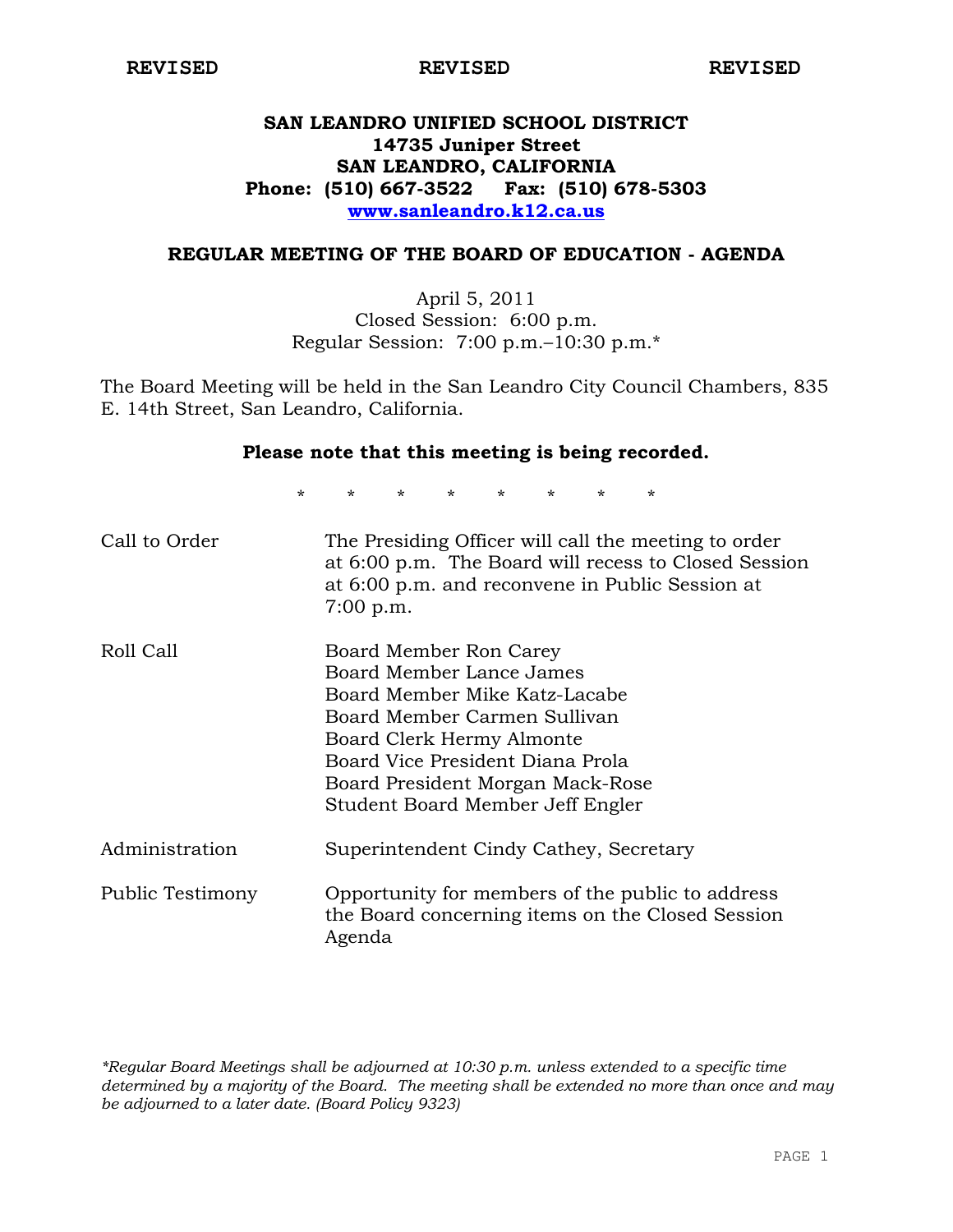Prior to the Public Session, the Board will meet in Closed Session pursuant to Education Code Sections 35146 and 48918(c), and Government Code Sections 54957, 54957.6, 549057, 54956.9, and 54956.

- a) Student Expulsions
- b) Public Employee Discipline/Dismissal/Release/Hiring; GC 54957
- c) Conference with Labor Negotiator: GC 54957.6
- d) Public Employee Appointment Title: Accounting Manager and Theater Facilities Supervisor
- e) Tort Claims GC 54956

| Report Closed<br><b>Session Action</b> | Motion ___________ Second _____________ Vote _________ |                                                                                                                                                                                                                                                                                                                                                                                                                                                                                                                                                                                                                                                                                                                                                                                                                                                                                                                                                                                                                        |
|----------------------------------------|--------------------------------------------------------|------------------------------------------------------------------------------------------------------------------------------------------------------------------------------------------------------------------------------------------------------------------------------------------------------------------------------------------------------------------------------------------------------------------------------------------------------------------------------------------------------------------------------------------------------------------------------------------------------------------------------------------------------------------------------------------------------------------------------------------------------------------------------------------------------------------------------------------------------------------------------------------------------------------------------------------------------------------------------------------------------------------------|
| Pledge of Allegiance                   |                                                        |                                                                                                                                                                                                                                                                                                                                                                                                                                                                                                                                                                                                                                                                                                                                                                                                                                                                                                                                                                                                                        |
| Approve Agenda                         |                                                        | Approve the Regular Meeting Agenda of April 5, 2011                                                                                                                                                                                                                                                                                                                                                                                                                                                                                                                                                                                                                                                                                                                                                                                                                                                                                                                                                                    |
|                                        | Motion __________ Second __________ Vote ________      |                                                                                                                                                                                                                                                                                                                                                                                                                                                                                                                                                                                                                                                                                                                                                                                                                                                                                                                                                                                                                        |
| Legal Statement                        | 54954.2(a)                                             | Members of the audience who wish to address the<br>Board are asked to complete the yellow card available at<br>the entrance and submit it to the Board's Administrative<br>Assistant. Speakers who have completed the card will be<br>called when the item is reached on the agenda or, for<br>non-agenda items, during the Public Testimony. Cards<br>are to be turned in before the item is reached on the<br>agenda. Please note that this meeting is being recorded.<br>State law prohibits the Board of Education from taking<br>any action on or discussing items that are not on the<br>posted agenda except to A) briefly respond to statements<br>made or questions posed by the public in attendance; B)<br>ask questions for clarification; C) provide a reference to a<br>staff member or other resource for factual information in<br>response to the inquiry; or D) ask a staff member to<br>report back on the matter at the next meeting and/or put<br>it on a future agenda. (Government Code Section |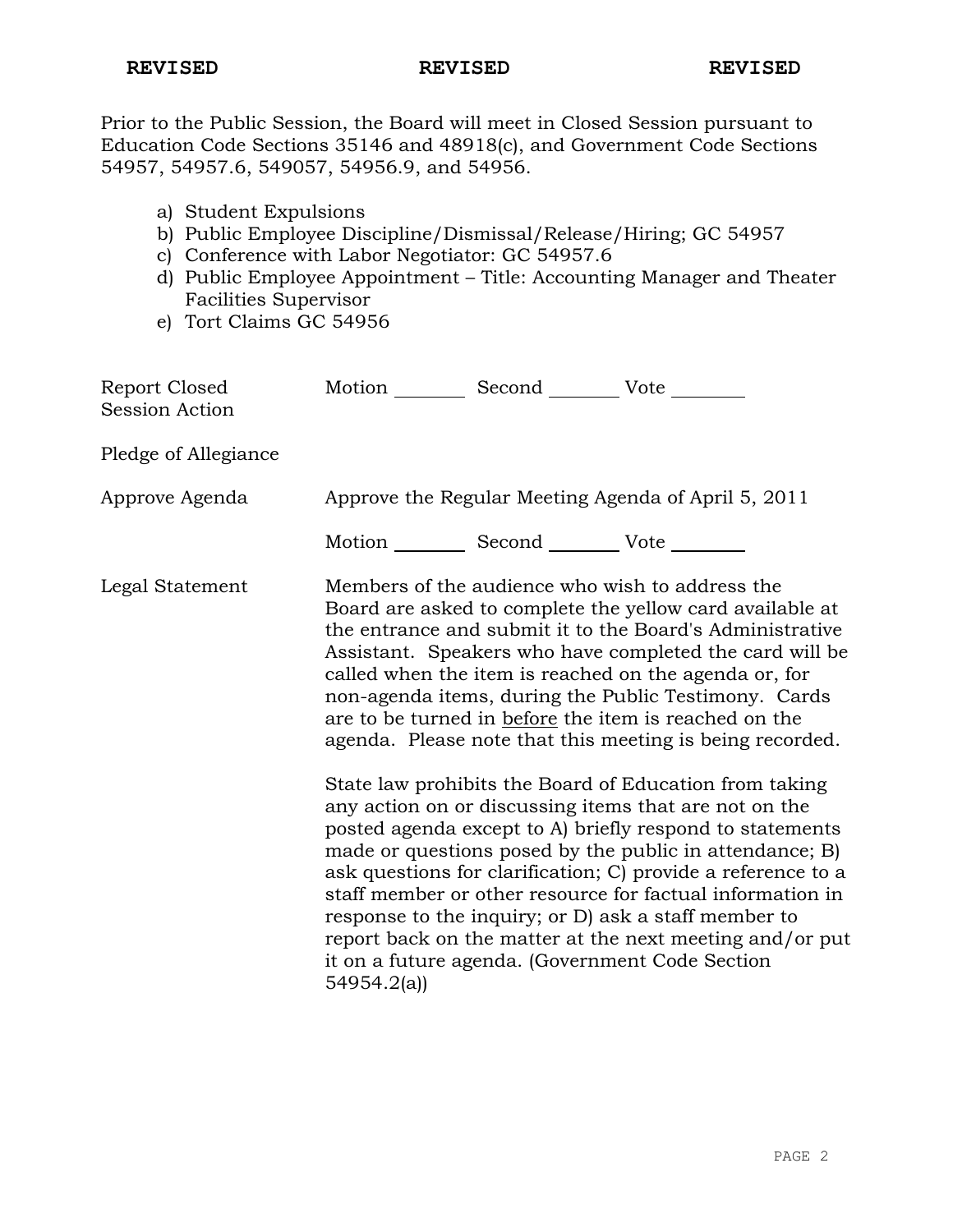# **DISTRICT GOAL #2: Ensure the Financial Stability of the District**

# **7:00-7:10 p.m. PRESENTATION**

# \* Sale of Series A Measure M General Obligation Bond

 Song Chin-Bendib, Assistant Superintendent of Business and Operations, will provide a brief update on the need to issue the first series, Series A of Measure M General Obligation Bond. Included in the update will be a Measure M Program timeline.

 The District Financial Advisor, Ruth Alahydoain of KNN Public Finance will provide details on the sale of the General Obligation Bond, Series A. Some of the highlights to be presented by Ruth are:

- Current bond market conditions
- Factors impacting the issuance of the bonds
- Potential type and amount of Series A
- Bond documents to be processed
- Debt service schedule

#### **CONFERENCE ITEM**

These items are submitted for advance planning and to assist the Board in establishing future agenda items. The Board may, however, take action on the following:

#### Facilities and Construction

| $5.1-CF$               | <b>Staff Recommendation:</b>                     |
|------------------------|--------------------------------------------------|
| Resolution #11-20      | Adopt Resolution #11-20 authorizing the issuance |
| Providing for The      | and sale of San Leandro Unified School District  |
| Issuance and Sale of   | (Alameda County, California), General Obligation |
| General Obligation     | Bonds, Election of 2010, Series A, in the        |
| Bonds, Election of     | aggregate principal amount not to exceed         |
| 2010, Series A, In the | \$50,100,000, to finance the construction and    |
| Aggregate Principal    | improvement of real property.                    |
| Amount of Not to       |                                                  |
| Exceed \$50,100,000    | Motion<br>Second<br>Vote                         |
|                        |                                                  |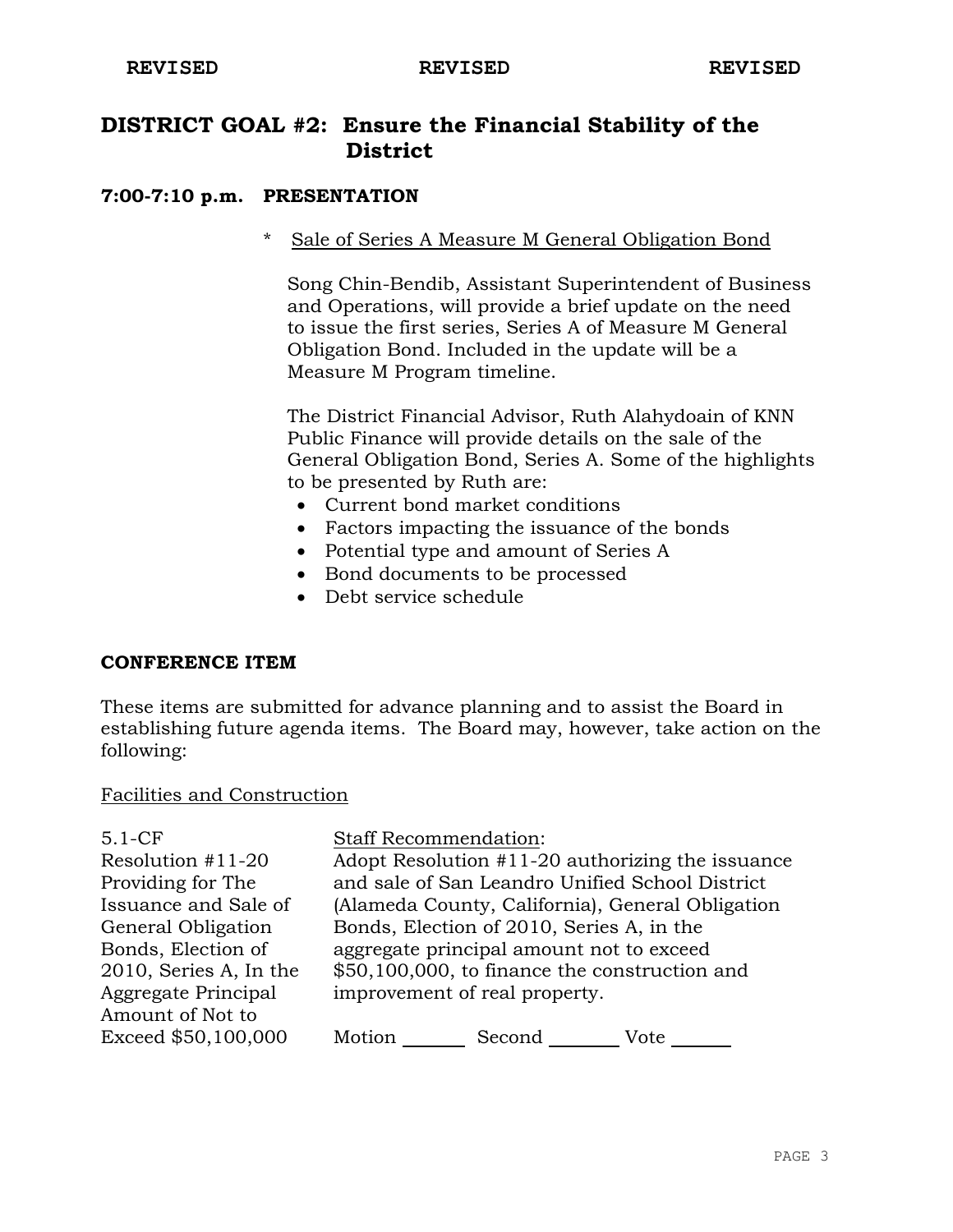#### **7:10-7:20 p.m. PRESENTATION**

# Update on the State's Budget and the Impact on San Leandro Unified School District

 Song Chin-Bendib, Assistant Superintendent for Business and Operations will provide a brief update regarding the latest information on the state's budget and the impact to San Leandro Unified School District. This information is critical as the District prepares for the 2011-2012 adopted budget which will include fiscal years 2012-2013 and 2013-2014.

## **7:20-8:00 p.m. PRESENTATION**

\* Student Achievement Data, Part III-Advanced Placement (AP), Scholastic Assessment Test (SAT), California High School Exit Exam (CAHSEE), California Alternate Performance Assessment (CAPA), California Modified Assessment (CMA)

Daniel Chaja, Assistant Director of Assessment and Program Evaluation, will present student assessment information related to San Leandro High School passage rates for Advanced Placement (AP), Scholastic Assessment Test (SAT), California High School Exit Exam (CAHSEE), and a review of our progress of our students with disabilities on the STAR California Alternate Performance Assessment (CAPA) and California Modified Assessment (CMA). This presentation is part III of III in our efforts to share multiple student assessment data information.

#### **8:00-8:05 p.m. PUBLIC TESTIMONY ON NON-AGENDA ITEMS**

Members of the audience, who wish to address the Board, please complete the yellow card available at the entrance and submit it to the Board's Administrative Assistant. Cards are to be turned in before the item is reached on the agenda.

**8:05-8:20 p.m. REPORTS** Correspondence Student Board Member Report Union Representative Reports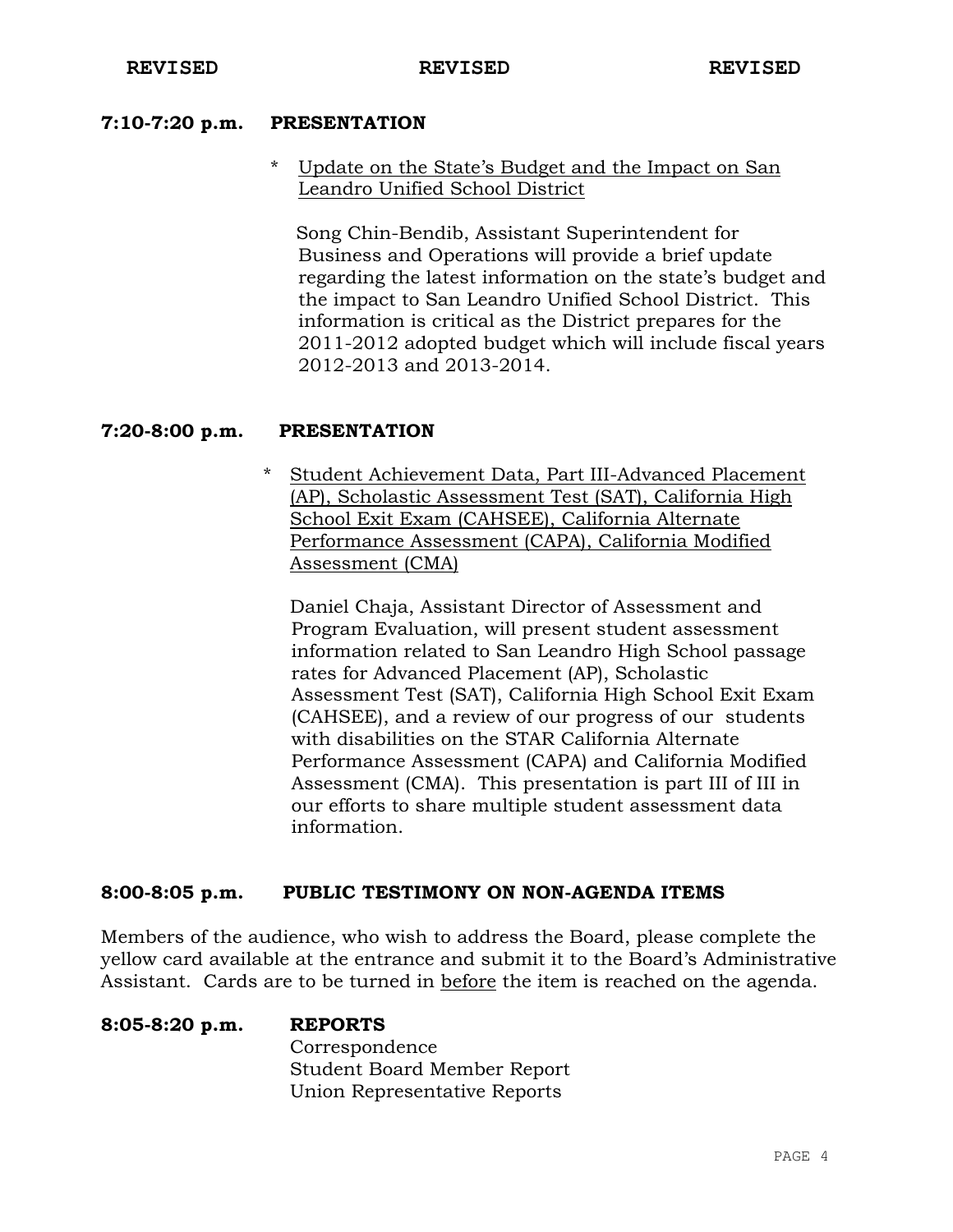Superintendent's Report Board Committee Reports

- Communication/Advocacy/City/District Liaison
- Curriculum
- Facilities & Technology

#### **8:20-8:50 p.m. CONSENT ITEMS**

These items are considered routine and may be enacted by a single motion. At the request of any member of the Board, any item on the consent agenda shall be removed and given individual consideration for action as a regular agenda item.

#### General Services

| $1.1-C$                                                      | Staff Recommendation:                                                                                                                                  |
|--------------------------------------------------------------|--------------------------------------------------------------------------------------------------------------------------------------------------------|
| Approval of Board<br>Minutes $-$ March 1,<br>2011            | Approve the minutes of the regular Board meeting<br>held on March 1, 2011.                                                                             |
|                                                              | Motion _________ Second __________ Vote _______                                                                                                        |
| $1.2 - C$<br>Approval of Board<br>Minutes – March 8,<br>2011 | Staff Recommendation:<br>Approve the minutes of the special Board meeting<br>held on March 8, 2011.<br>Motion _________ Second __________ Vote _______ |
|                                                              |                                                                                                                                                        |
| <b>Human Resources</b>                                       |                                                                                                                                                        |
| $2.1-C$<br>Acceptance of<br>Personnel Report                 | Staff Recommendation:<br>Accept Personnel Report as submitted.                                                                                         |
|                                                              | Motion _________ Second __________ Vote _______                                                                                                        |
| <b>Educational Services</b>                                  |                                                                                                                                                        |
| $3.1-C$<br>Acceptance of<br>Donations                        | <b>Staff Recommendation:</b><br>Approve the acceptance of gifts to the District as<br>follows:                                                         |
|                                                              | <b>Madison Elementary School</b>                                                                                                                       |
|                                                              | \$2,500 for school-wide supplies from James<br>Madison PTO                                                                                             |
|                                                              | \$3,592.85 for 5 <sup>th</sup> grade Outdoor Education                                                                                                 |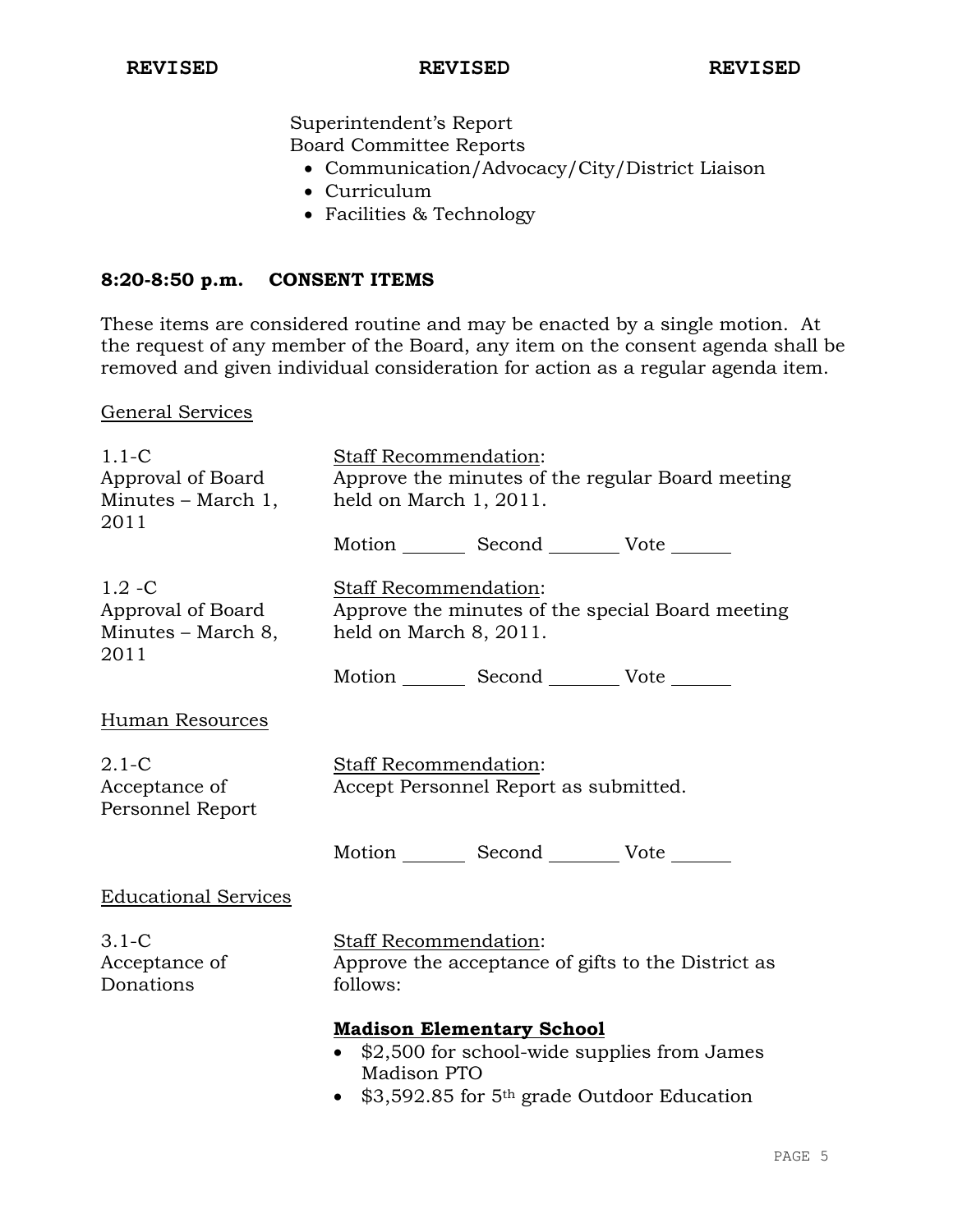Camp from James Madison PTO

#### **Roosevelt Elementary School**

• \$240 from Wells Fargo through their Matching Gift program

# **Bancroft Middle School**

- 1 ream of copy paper from Mr. & Mrs. Pena
- 1 ream of copy paper from Mr. & Mrs. Giron

Motion Second Vote

#### 3.2-C

Contracted Services between San Leandro USD and Lydia Larsen for District Aeries and California Longitudinal Pupil Achievement Data System (CALPADS) Support

Staff Recommendation:

Approve Contracted Services in the amount of \$7,800 between San Leandro USD and Lydia Larsen for District Aeries and California Longitudinal Pupil Achievement Data System (CALPADS) Support

Motion Second Vote

#### 3.3-C

Contracted Services between San Leandro USD and Styer Fitzgerald Functional Academics Training for Special Education Curriculum

# Staff Recommendation:

Approve Contracted Services in the amount of \$950 between San Leandro USD and Styer Fitzgerald Functional Academics Training for Special Education Curriculum

Motion Second Vote

#### 3.4-C

Contracted Services for Kathy Brown, MS, LPT, to Provide a Small Student Assistance Program at San Leandro High for Intensive Focal Group Intervention

# Staff Recommendation:

Approve Contracted Services for Kathy Brown, MS, LPT, to Provide a Small Student Assistance Program at San Leandro High for Intensive Focal Group Intervention.

Motion Second Vote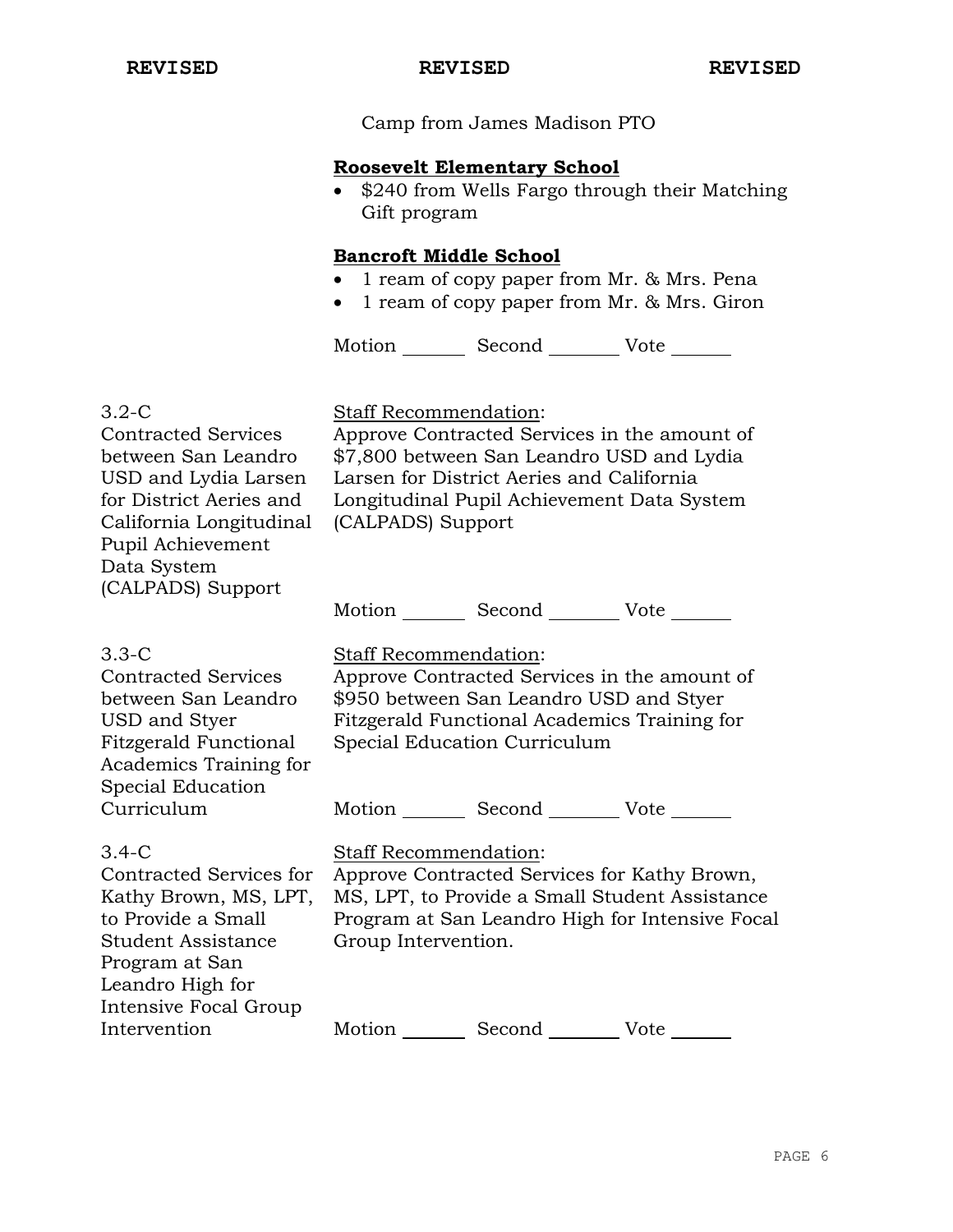**REVISED REVISED REVISED**

| $3.5-C$<br>Memorandum of<br>Understanding<br>Between San Leandro<br>Unified School District<br>and Parent Institute for<br><b>Quality Education</b><br>(PIQE) for John Muir<br>Middle School for | Staff Recommendation:                               |                                                                                                                                             | Approve Memorandum of Understanding Between<br>San Leandro Unified School District and Parent<br>Institute for Quality Education (PIQE) for John<br>Muir Middle School for 2010-2011 School Year |
|--------------------------------------------------------------------------------------------------------------------------------------------------------------------------------------------------|-----------------------------------------------------|---------------------------------------------------------------------------------------------------------------------------------------------|--------------------------------------------------------------------------------------------------------------------------------------------------------------------------------------------------|
| 2010-2011 School Year Motion _________ Second _________ Vote _______                                                                                                                             |                                                     |                                                                                                                                             |                                                                                                                                                                                                  |
| <b>Business Operations</b>                                                                                                                                                                       |                                                     |                                                                                                                                             |                                                                                                                                                                                                  |
| $4.1-C$<br>Resolution $#11-19$ to<br>Declare Certain<br>Equipment Surplus<br>and/or Obsolete                                                                                                     | Staff Recommendation:                               | Adopt Resolution #11-19 to declare certain<br>and condition of the designated equipment.<br>Motion _________ Second __________ Vote _______ | equipment surplus and/or obsolete due to the age                                                                                                                                                 |
| $4.2-C$<br><b>Internet Contract</b><br>Renewal of Service<br>Contract with Alameda<br>County of Education<br>(ACOE) to Continue<br>Internet Access,                                              | Staff Recommendation:<br>the 2011-2012 school year. | Approve the renewal of the ACOE to continue                                                                                                 | internet access throughout the District, provide<br>content filtering and spam filtering services for                                                                                            |
| Content Filtering and<br>Spam Filtering Services                                                                                                                                                 |                                                     | Motion _________ Second __________ Vote _______                                                                                             |                                                                                                                                                                                                  |
| $4.3-C$<br>Renew Contract with<br>Schoolwires, Inc. to<br>Provide San Leandro<br>Unified School District<br>a means to Maintain                                                                  | <b>Staff Recommendation:</b>                        | Approve the renewal of the Schoolwires, Inc.                                                                                                | contract to continue providing the San Leandro<br>Unified School District a means to maintain and<br>update its website for the 2011-2012 school year.                                           |
| and Update its Website                                                                                                                                                                           |                                                     | Motion Second Vote ______                                                                                                                   |                                                                                                                                                                                                  |
| $4.4 - C$<br>OPT-E-MAN Contract<br>Renewal with AT&T                                                                                                                                             | <b>Staff Recommendation:</b><br>Contract with AT&T. | Approve the renewal of the AT&T OPT-E-MAN                                                                                                   |                                                                                                                                                                                                  |
|                                                                                                                                                                                                  | Motion                                              | Second                                                                                                                                      | Vote                                                                                                                                                                                             |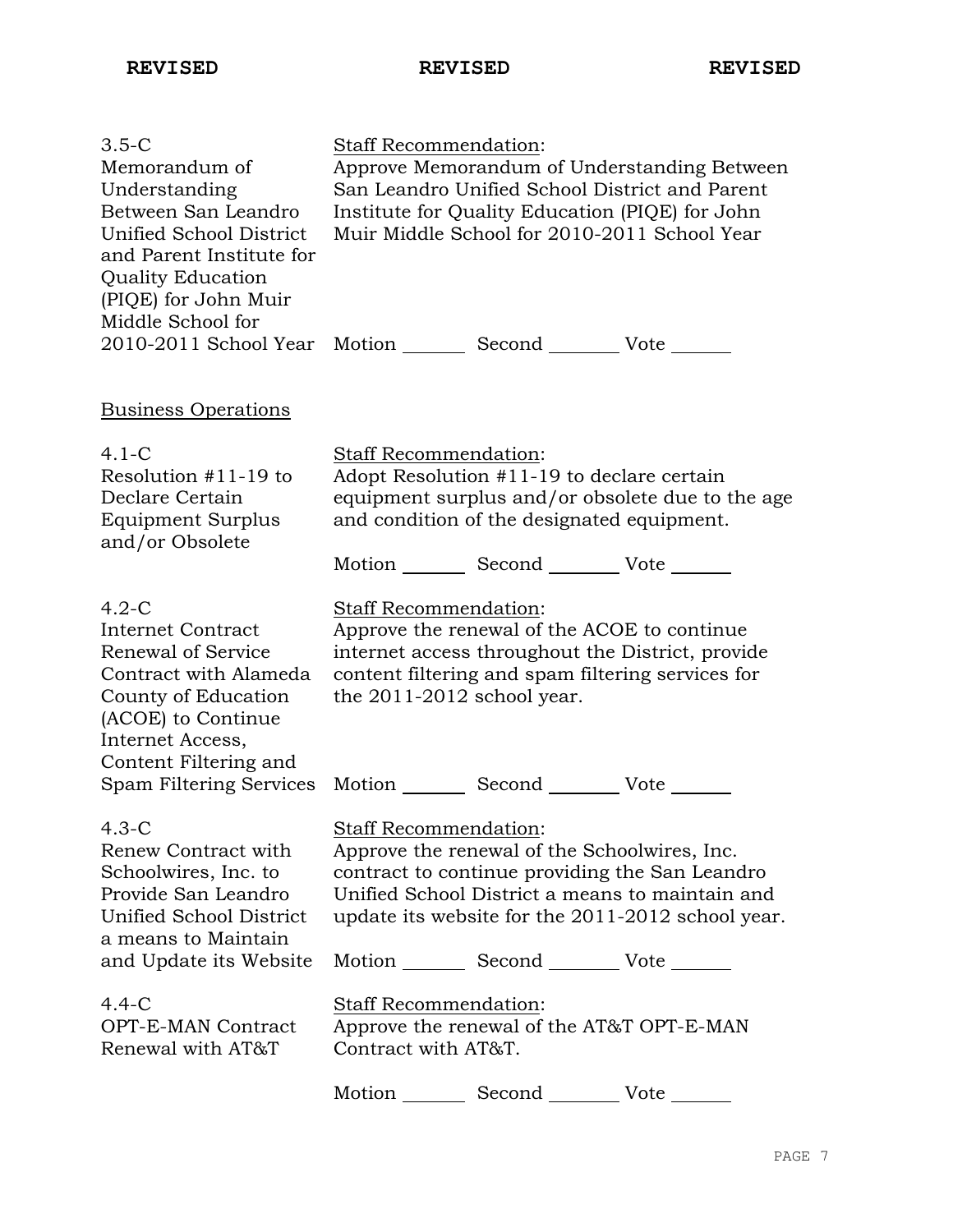**REVISED REVISED REVISED**

| $4.5 - C$<br>Contract with<br>AccountTemps Agency<br>to work in the                       | <b>Staff Recommendation:</b><br>Services Department | hire temporary help to work in the Business                                                 | Approve contract with AccountTemps agency to |
|-------------------------------------------------------------------------------------------|-----------------------------------------------------|---------------------------------------------------------------------------------------------|----------------------------------------------|
| <b>Business Services</b><br>Department                                                    |                                                     | Motion Second Vote                                                                          |                                              |
| $4.6-C$<br><b>Extend Contract with</b><br>Vicki Henry to work in<br>the Business Services | Staff Recommendation:                               | Approve to extend contract with Vicki Henry to<br>work in the Business Services Department. |                                              |
| Department                                                                                | Motion                                              | Second                                                                                      | Vote                                         |

# Facilities and Construction

| $5.1 - C$                     | <b>Staff Recommendation:</b>                      |
|-------------------------------|---------------------------------------------------|
| Geotechnical                  | Approve the geotechnical engineering soils        |
| Engineering & Soils           | investigation, special inspection and testing     |
| <b>Investigation Services</b> | services agreement in the amount of \$72,500 with |
| for Measure M                 | Furgo Consultants, Inc. of Oakland, California in |
|                               | partnership with Testing Engineers, Inc. (TEI) of |
|                               | San Leandro, California for Measure M, Including  |
|                               | the Sports Complex, the San Leandro High School   |
|                               | Swim Center and other projects.                   |
|                               |                                                   |

Motion Second Vote \_\_\_\_\_\_

# **8:50-9:00 p.m. ACTION ITEMS**

These items are presented for action at this time. Some may have been reviewed at a previous meeting.

Human Resources

| $2.1-A$                 | <b>Staff Recommendation:</b> |        |                                                   |
|-------------------------|------------------------------|--------|---------------------------------------------------|
| Declaration of Need for |                              |        | Adopt the Declaration of Need for Fully Qualified |
| <b>Fully Qualified</b>  | Educators.                   |        |                                                   |
| Educators               |                              |        |                                                   |
|                         | $M$ otion                    | Second | $V \cap t \infty$                                 |

Motion Second Vote \_\_\_\_\_\_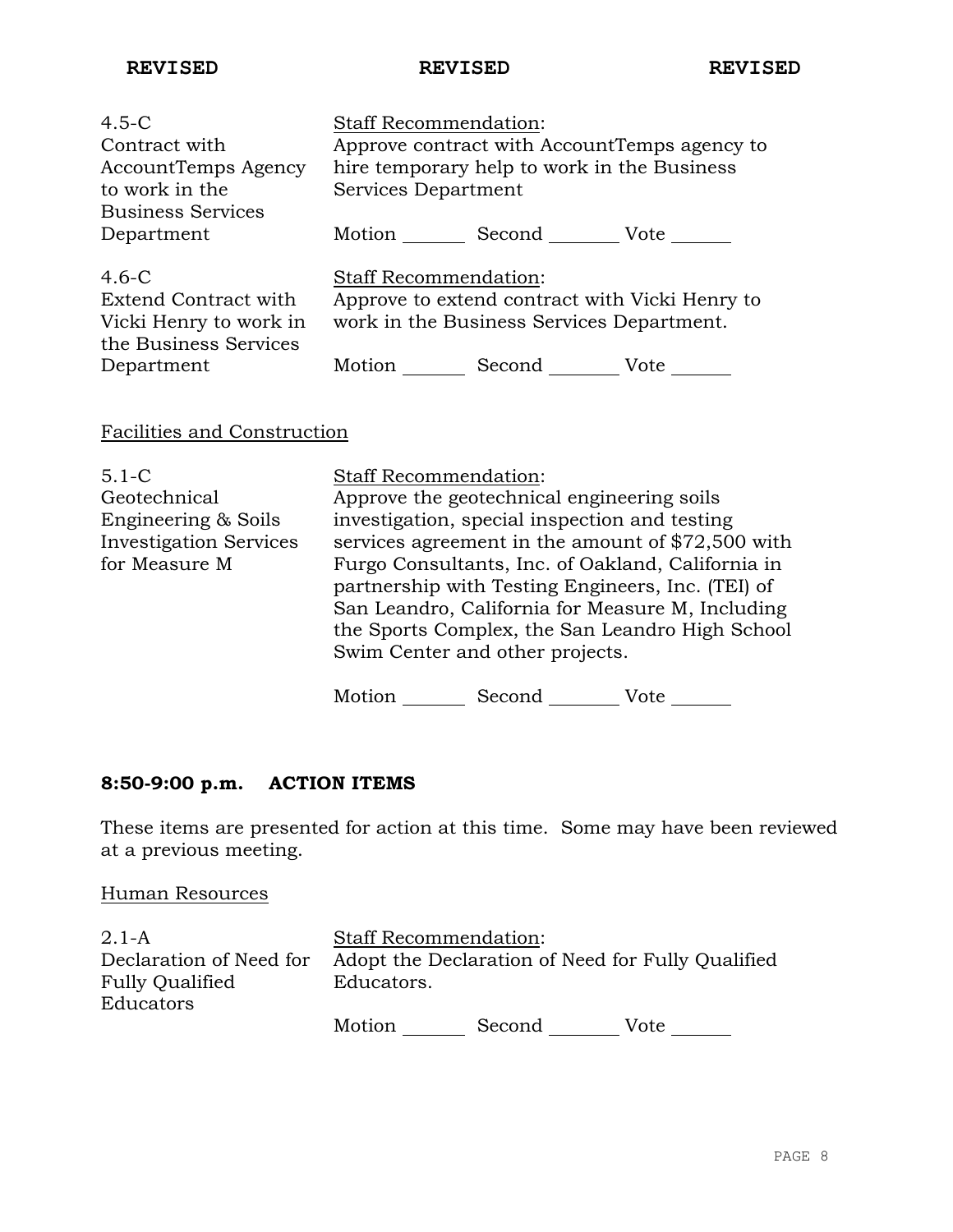**REVISED REVISED REVISED**

| $2.2-A$<br>Verification of<br>Catastrophic Illness<br>and the Transfer of<br>Leave Credits | Staff Recommendation:<br>Verify the catastrophic nature of an employee's<br>illness and approve the transfer of leave credits<br>from management employees to the<br>aforementioned employee. |  |
|--------------------------------------------------------------------------------------------|-----------------------------------------------------------------------------------------------------------------------------------------------------------------------------------------------|--|
|                                                                                            | Motion _________ Second __________ Vote _______                                                                                                                                               |  |
| <b>Educational Services</b>                                                                |                                                                                                                                                                                               |  |
| $3.1-A$<br>Recommendation<br>For Expulsion                                                 | Staff Recommendation:<br>Approve Administrative Panel's Recommendation<br>for Expulsion: Student E25-10/11                                                                                    |  |
|                                                                                            | Motion _________ Second __________ Vote _______                                                                                                                                               |  |
| $3.2-A$<br>Recommendation<br>For Expulsion                                                 | Staff Recommendation:<br>Approve Administrative Panel's Recommendation<br>for Expulsion: Student E26-10/11                                                                                    |  |
|                                                                                            | Motion _________ Second __________ Vote _______                                                                                                                                               |  |
| $3.3 - A$<br>Proposed Stipulated<br><b>Expulsion Order</b>                                 | <b>Staff Recommendation:</b><br>Approve the recommendation from the Director of<br>Student Support Services of the stipulated<br>expulsion for Student E33-10/11                              |  |
|                                                                                            | Motion<br>Second<br>Vote                                                                                                                                                                      |  |

# **9:00-9:30 p.m. CONFERENCE**

These items are submitted for advance planning and to assist the Board in establishing future agenda items. The Board may, however, take action on the following: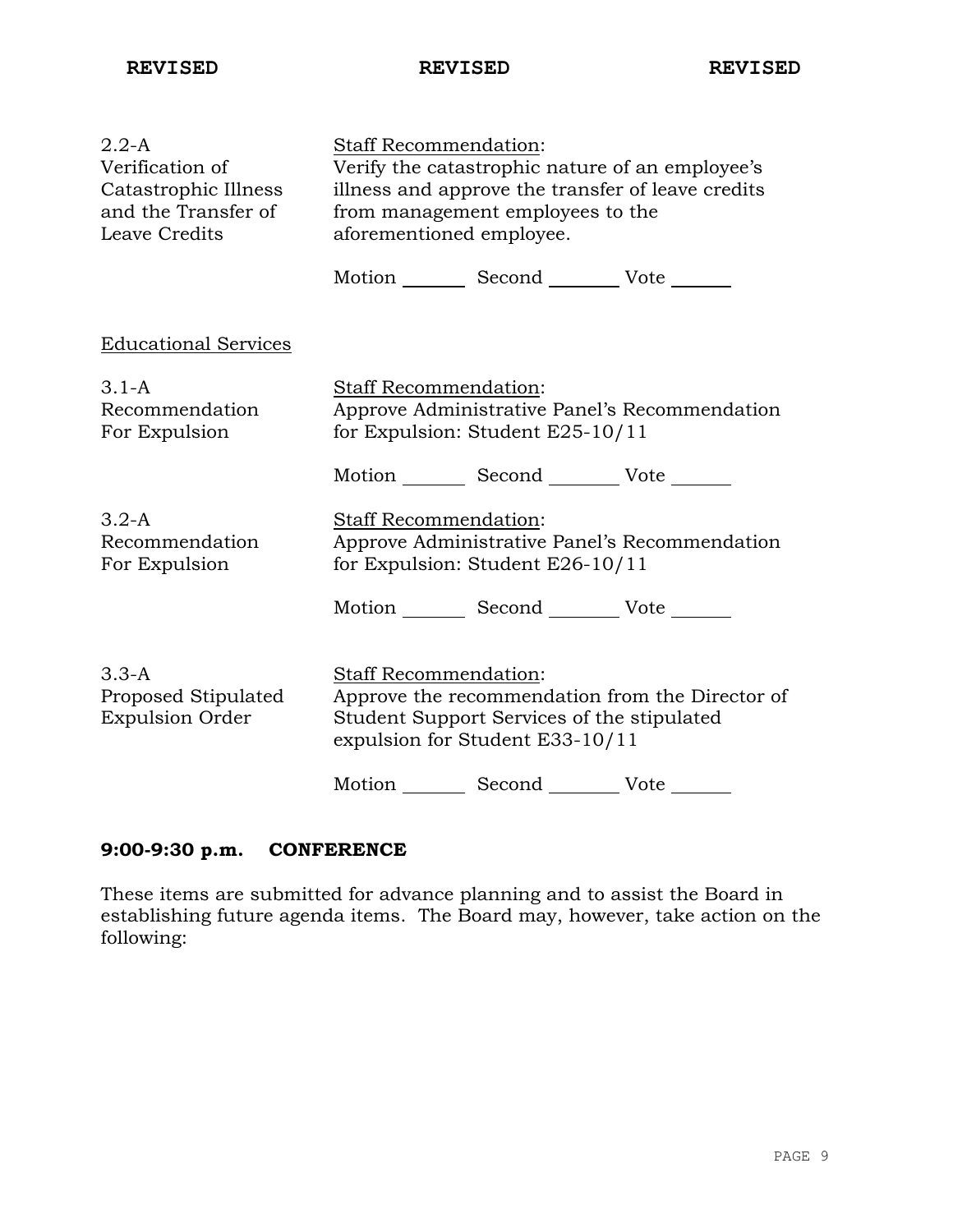# Facilities and Construction

| $5.2-CF$                     | Staff Recommendation:                           |
|------------------------------|-------------------------------------------------|
| Selection of                 | Discuss and consider the recommended Measure    |
| Construction                 | "M" Construction Management Pool to complete    |
| Management Firms for         | the projects designated in the November 2010    |
| <b>Professional Services</b> | Facility General Obligation Bond Election.      |
| Support for the              |                                                 |
| November 2010                |                                                 |
| Measure M General            |                                                 |
| <b>Obligation Bond</b>       | Motion _________ Second __________ Vote _______ |
|                              |                                                 |
| $5.3-CF$                     | Staff Recommendation:                           |
| San Leandro Arts             | Discuss and consider San Leandro Arts           |
| <b>Education Center</b>      | Education Center Facility License Agreement.    |
| <b>Facility License</b>      |                                                 |
| Agreement                    | Motion Second Vote                              |
| $5.4-CF$                     | <b>Staff Recommendation:</b>                    |
|                              |                                                 |
| San Leandro Arts             | Discuss and consider San Leandro Arts           |
| <b>Education Center</b>      | <b>Education Center Event Request Form</b>      |
| Event Request Form           | and Facility Checklist (includes Rental Fee     |
| and Facility Checklist       | Schedule).                                      |
| (includes Rental Fee         |                                                 |
| Schedule)                    | Motion<br>Second Vote                           |
|                              |                                                 |

# **9:30-9:35 p.m. INFORMATION**

These items are intended to keep the Board informed on various District business matters which do not require action by the Board.

#### Educational Services

3.1-I Williams Uniform Complaint Procedures (Including Valenzuela Settlement Requirement) Quarterly Report

Staff Recommendation:

Receive for information and review the Williams Uniform Complaint Procedures (Including Valenzuela Settlement Requirement) Quarterly Report for the period January-March, 2011.